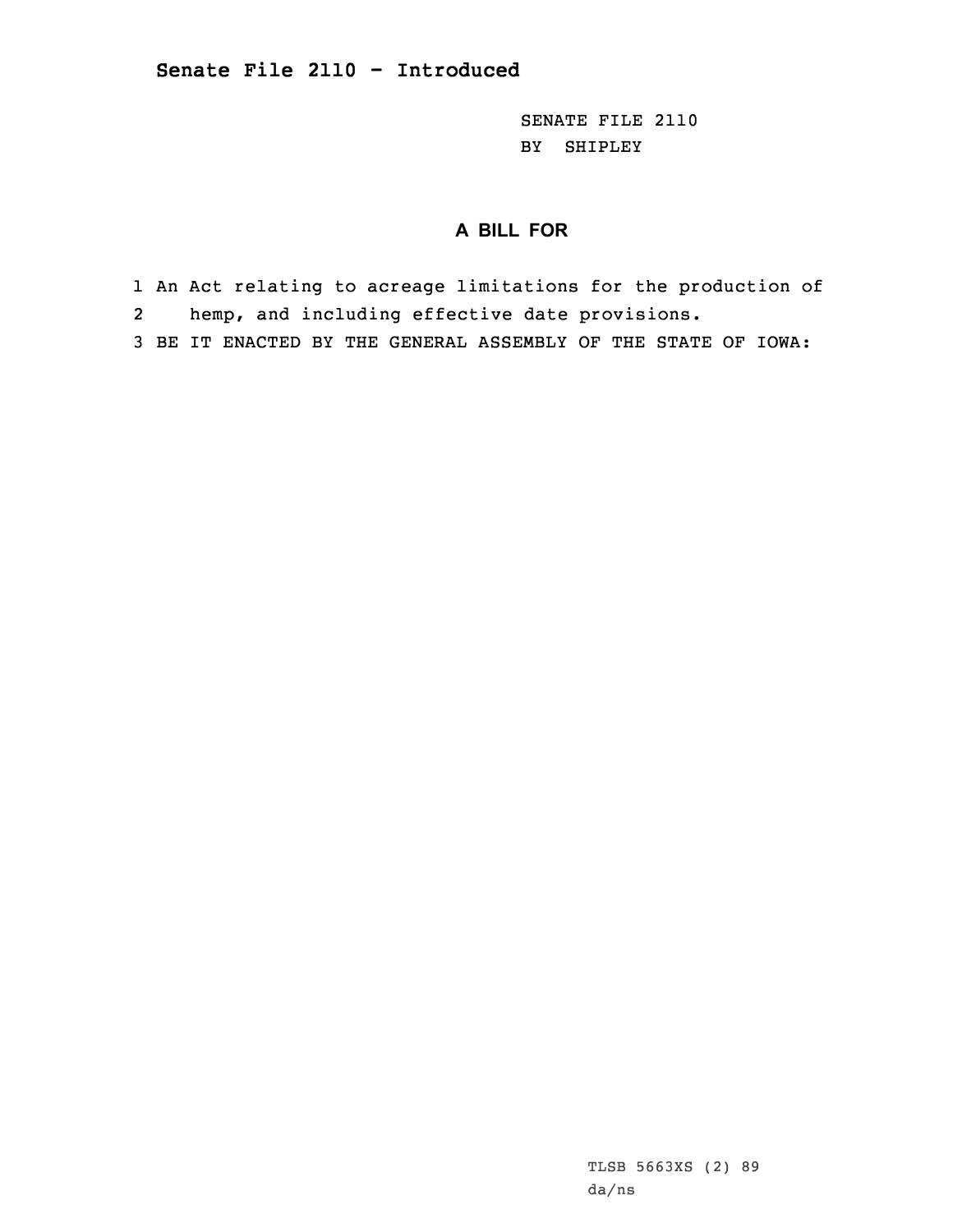1 Section 1. Section 204.2, subsection 5, Code 2022, is 2 amended to read as follows:

 5. *"Crop site"* or *"site"* means <sup>a</sup> single contiguous parcel of agricultural land suitable for the planting, growing, or 5 harvesting of hemp, if the parcel does not exceed forty acres. Sec. 2. Section 204.4, subsection 6, Code 2022, is amended to read as follows:

 6. <sup>A</sup> person may hold any number of licenses at the same 9 time. However, the person shall not hold a legal or equitable interest in <sup>a</sup> licensed crop site, if the total number of acres of all licensed crop sites in which the person holds all such interests equals more than forty acres.

13 Sec. 3. EFFECTIVE DATE. This Act, being deemed of immediate 14 importance, takes effect upon enactment. 15 EXPLANATION

16 **The inclusion of this explanation does not constitute agreement with**

<sup>17</sup> **the explanation's substance by the members of the general assembly.**

18 ACREAGE LIMITATION - EXCEPTION. This bill amends Code chapter 204, the Iowa Hemp Act (IHA), which in part requires the department of agriculture and land stewardship (DALS) to regulate the production of hemp. Hemp is defined as <sup>a</sup> species of cannabis (sativa L.) having <sup>a</sup> maximum concentration of delta-9 tetrahydrocannabinol that does not exceed three-tenths of 1 percent on <sup>a</sup> dry weight basis (Code section 204.2). DALS is required to establish and administer <sup>a</sup> process to issue and renew one-year hemp licenses to qualified producers (Code section 204.4). DALS may issue any number of licenses to <sup>a</sup> qualified producer so long as all licensed crop sites do not exceed <sup>a</sup> total of 40 acres. Until June 30, 2022, <sup>a</sup> qualified producer is subject to an interim license fee based on the size of the licensed crop site, equaling not more than <sup>a</sup> base amount plus \$5 per acre. The base amount is \$500 for <sup>a</sup> licensed crop site that is five acres or less; \$750 for <sup>a</sup> licensed crop site that is more than five acres but not more than 10 acres; and \$1,000 for each licensed crop site that is more than 10

-1-

LSB 5663XS (2) 89  $da/ns$   $1/2$